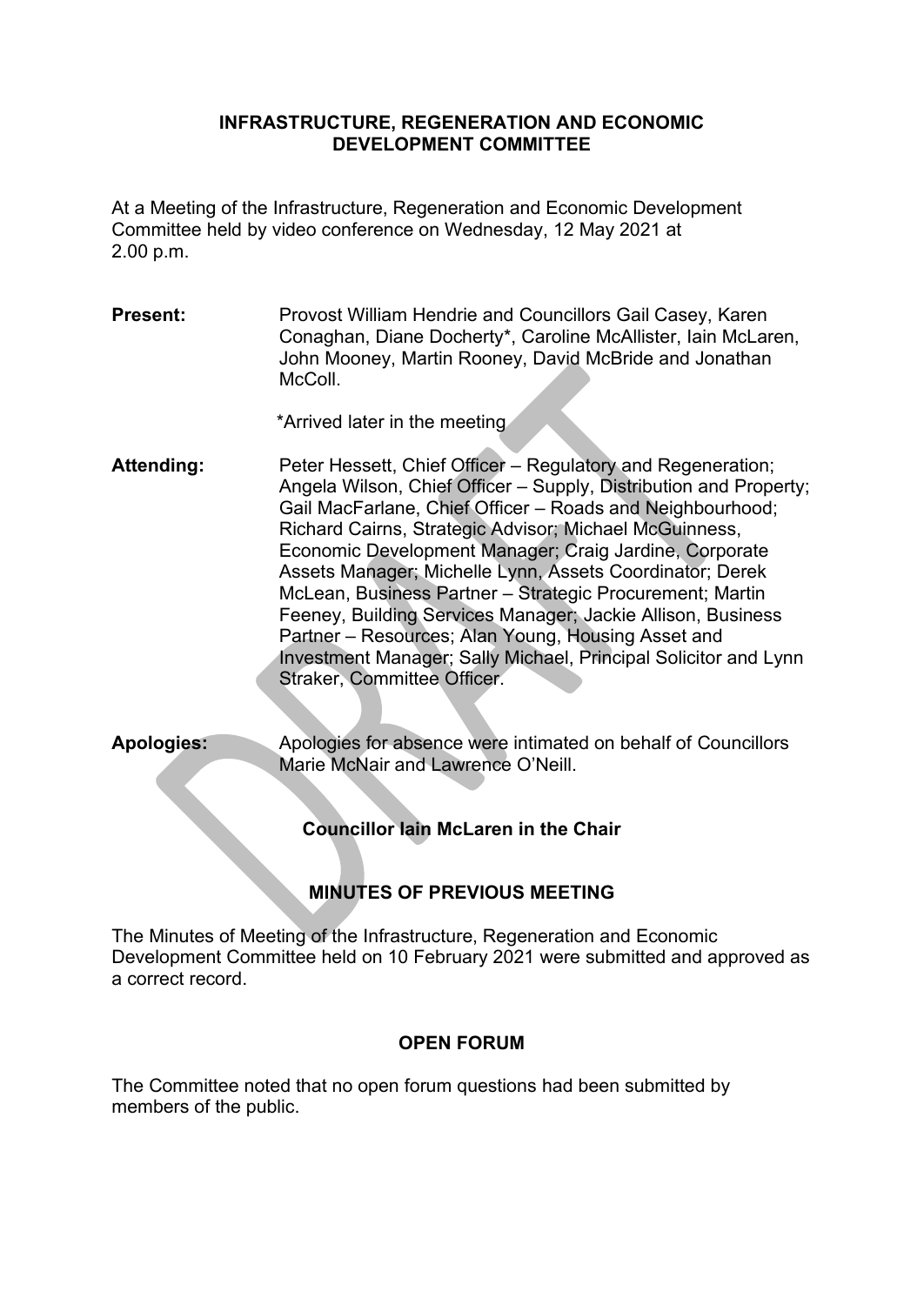#### **ECONOMIC DEVELOPMENT DELIVERY PLAN 2020-2021 YEAR END PROGRESS AND 2021-2022 DELIVERY PLAN**

A report was submitted by the Chief Officer – Regulatory and Regeneration presenting the year end progress report 2020-2021 and 2021-2022 Delivery Plan for Economic Development.

After discussion and having heard Chief Officer – Regulatory and Regeneration, the Chief Officer – Supply, Distribution and Property, the Economic Development Manager and the Assets Coordinator in further explanation and in answer to Members' questions, the Committee agreed:-

- (1) to note the year-end position for 2020/21; and
- (2) to note the Plan for 2021/22.

Note: Councillor Docherty entered the meeting during consideration of this item.

## **SUPPLY, DISTRIBUTION AND PROPERTY 2021-2022 DELIVERY PLAN**

A report was submitted by the Chief Officer – Supply, Distribution and Property presenting the year end progress report 2020-2021 and 2021-2022 Delivery Plan for Supply, Distribution and Property.

After discussion and having heard the Chief Officer – Supply, Distribution and Property, the Economic Development Manager, the Building Services Manager and the Housing Asset and Investment Manager in further explanation and in answer to Members' questions, the Committee agreed:-

- (1) to note year-end progress of the 2020/21 Plan; and
- (2) to note the 2021/22 Delivery Plan.

## **ROADS AND NEIGHBOURHOOD DELIVERY PLAN 2020-2021 YEAR END PROGRESS AND DELIVERY PLAN 2021-2022**

A report was submitted by the Chief Officer – Roads and Neighbourhood presenting the year end progress report 2020-2021 and 2021-2022 Delivery Plan for Roads and Neighbourhood.

After discussion and having heard the Chief Officer – Roads and Neighbourhood in further explanation and in answer to Members' questions, the Committee agreed:-

- (1) to note the year-end position for 2020/21; and
- (2) to note the Delivery Plan for 2021/22.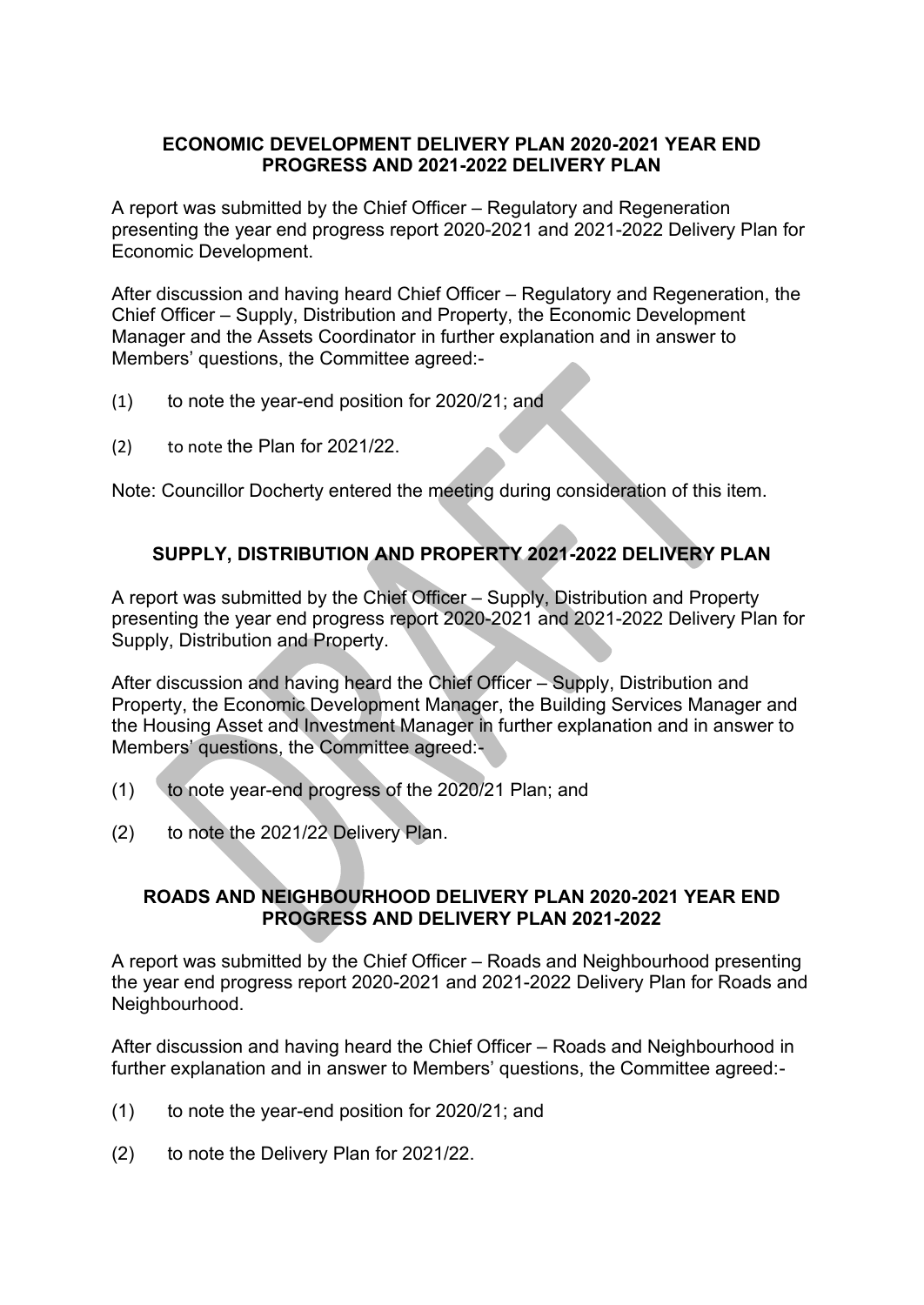## **APPROVAL FOR SUBCONTRACTOR PROCUREMENTS FOR THE COUNCIL**

A report was submitted by the Chief Officer – Supply, Distribution and Property seeking the approval for commencement of a programme of Subcontractor Procurements for the Council.

After discussion and having heard the Chief Officer – Supply, Distribution and Property, the Business Partner – Strategic Procurement and the Building Services Manager in further explanation and in answer to Members' questions, the Committee agreed to authorise the programme of Subcontractor Procurements for the Council and to note that, on conclusion of the procurement exercise, a further report would be submitted to the Tendering Committee with recommendations on the award of the contracts.

# **SALE OF SITE AT KILBOWIE ROUNDABOUT, CLYDEBANK**

A report was submitted by the Chief Officer - Supply, Distribution and Property recommending the sale of the site at Kilbowie Roundabout, Clydebank to Lidl Great Britain Limited.

After discussion and having heard the Assets Coordinator in further explanation and in answer to Members' questions, Councillor Casey, seconded by Councillor Rooney, moved:-

 That the Committee agrees to fully reject the proposals contained within the report.

As an amendment, Councillor McColl, seconded by Councillor Docherty, moved:-

That the Committee agrees:-

- (1) to agree the recommendations and proposals contained within the report in principle, namely:-
	- (a) to approve the sale of the property to Lidl Great Britain Limited for a figure of One Million Six Hundred Thousand Pounds (£1,600,000) gross with a minimum purchase price of One Million Pounds (£1,000,000);
	- (b) to authorise the Chief Officer Supply, Distribution and Property to conclude negotiations; and
	- (c) to authorise the Chief Officer Regulatory and Regeneration to complete the sale on such conditions as considered appropriate; and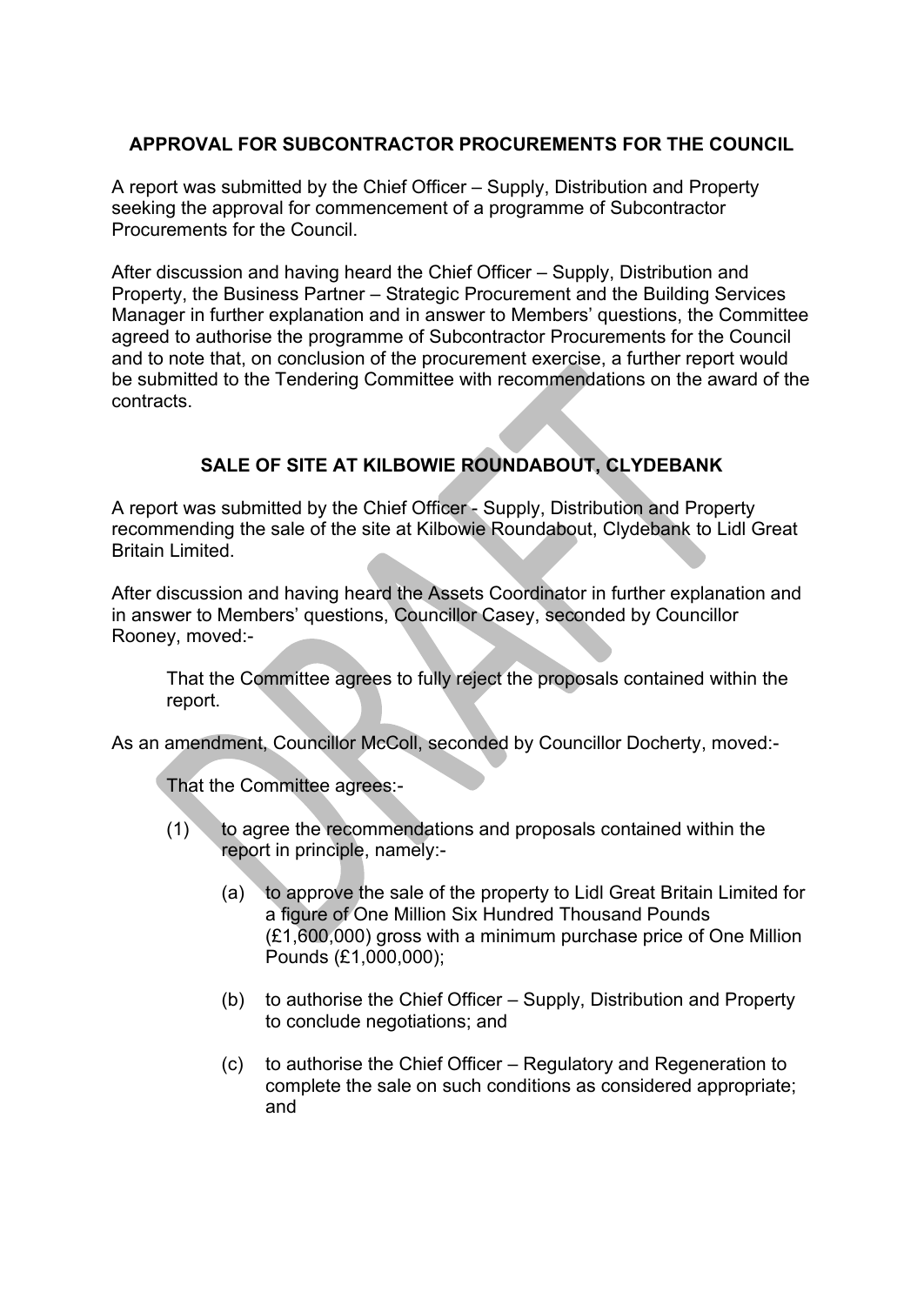(2) that any potential developer make early contact with Planning as there are significant challenges around congestion and road safety at this site.

Councillor McAllister asked Councillor McColl if he would be willing to accept as an addendum to his amendment:-

The developer must also have wide ranging and meaningful consultation with the local community before any planning application is submitted.

Councillor McColl confirmed that he was willing to accept the addendum.

Councillor McLaren then Councillor McColl if he would be willing to accept as an second addendum to his amendment:-

West Dunbartonshire Planning will give full consideration into conducting an invertebrate study of the site and include findings of this, if undertaken, in the report to Planning Committee.

Councillor McColl confirmed that he was willing to accept this second addendum.

Councillor McAllister asked Councillor McColl if he would be willing to accept as a third addendum to his amendment:-

A report will be brought to a future Infrastructure, Regeneration and Economic Development Committee for final approval of the sale of the site after consultation with the local community by the developer has completed.

Councillor McColl confirmed that he was willing to accept this third addendum.

On a roll call vote being taken 6 Members voted for the amendment, as amended by the three addendums, namely Provost Hendrie and Councillors Conaghan, Docherty, McAllister, McColl and McLaren, and 4 Members voted for the motion, namely Councillors Casey, McBride, Mooney and Rooney. The amendment, as amended by the three addendums, was accordingly declared carried.

#### **SALE OF SITE AT BOWIE ROAD, LOMOND INDUSTRIAL ESTATE, ALEXANDRIA**

A report was submitted by the Chief Officer – Supply, Distribution and Property presenting a proposal for the sale of site at Bowie Road, Lomond Industrial Estate, Alexandria.

After discussion and having heard the Assets Coordinator in further explanation and in answer to Members' questions, the Committee agreed:-

(1) to approve the sale of the property to Loch Lomond Group, Lomond Estate, Alexandria G83 0TL for a figure of Sixty Thousand Pounds (£60,000) Sterling;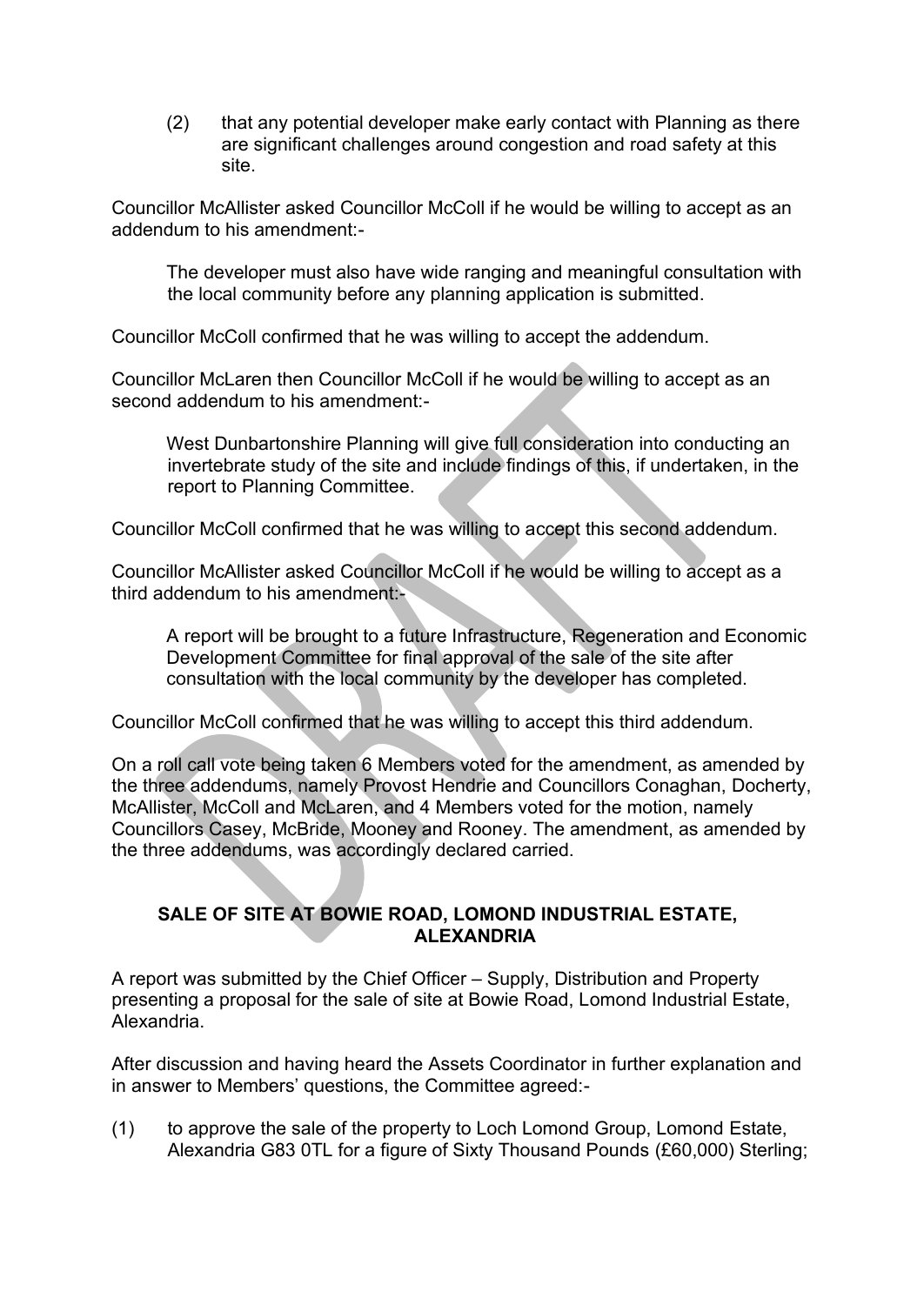- (2) to authorise the Chief Officer Supply, Distribution and Property to conclude negotiations; and
- (3) to authorise the Chief Officer Regulatory and Regeneration to complete the sale on such conditions as considered appropriate.

## **SUB LEASE OF 2ND AND 3RD FLOORS, AURORA HOUSE, CLYDEBANK**

A report was submitted by the Chief Officer – Supply, Distribution and Property recommending the sublease of 2nd and 3rd Floor, Aurora House, Clydebank to NHS24.

After discussion and having heard the Assets Coordinator in further explanation and in answer to Members' questions, the Committee agreed:-

- (1) to approve the proposal for a sub lease of 2nd and 3rd Floors, Aurora House, Clydebank to NHS24;
- (2) to authorise the Chief Officer Supply, Distribution and Property to conclude negotiations; and
- (3) to authorise the Chief Officer Regulatory and Regeneration to complete the sale on such conditions as considered appropriate.

# **PROPERTY AND LAND DISPOSAL STRATEGY 2021-2026**

A report was submitted by the Chief Officer – Supply, Distribution and Property providing an update on the revised Property and Land Disposal Strategy 2021-2026.

After discussion and having heard the Assets Coordinator in further explanation and in answer to Members' questions, the Committee agreed:-

- (1) to note the terms of the report and to approve the priorities and objectives set out in the Property and Land Disposal Strategy 2021-2026; and
- (2) to note that an update paper on progress of the Strategy would be provided to the Committee in the first quarter of each future year.

## **UPDATE ON CLYDE REGIONAL SHOPPING CENTRE**

A report was submitted by the Chief Officer – Supply, Distribution and Property providing an update on the activities of the Clyde Regional Shopping Centre.

After discussion and having heard the Assets Coordinator in further explanation and in answer to Members' questions, the Committee agreed to note the terms of the report and to authorise the Chief Officer – Supply, Distribution and Property to negotiate terms of a possible purchase of the leasehold interest, subject to a final